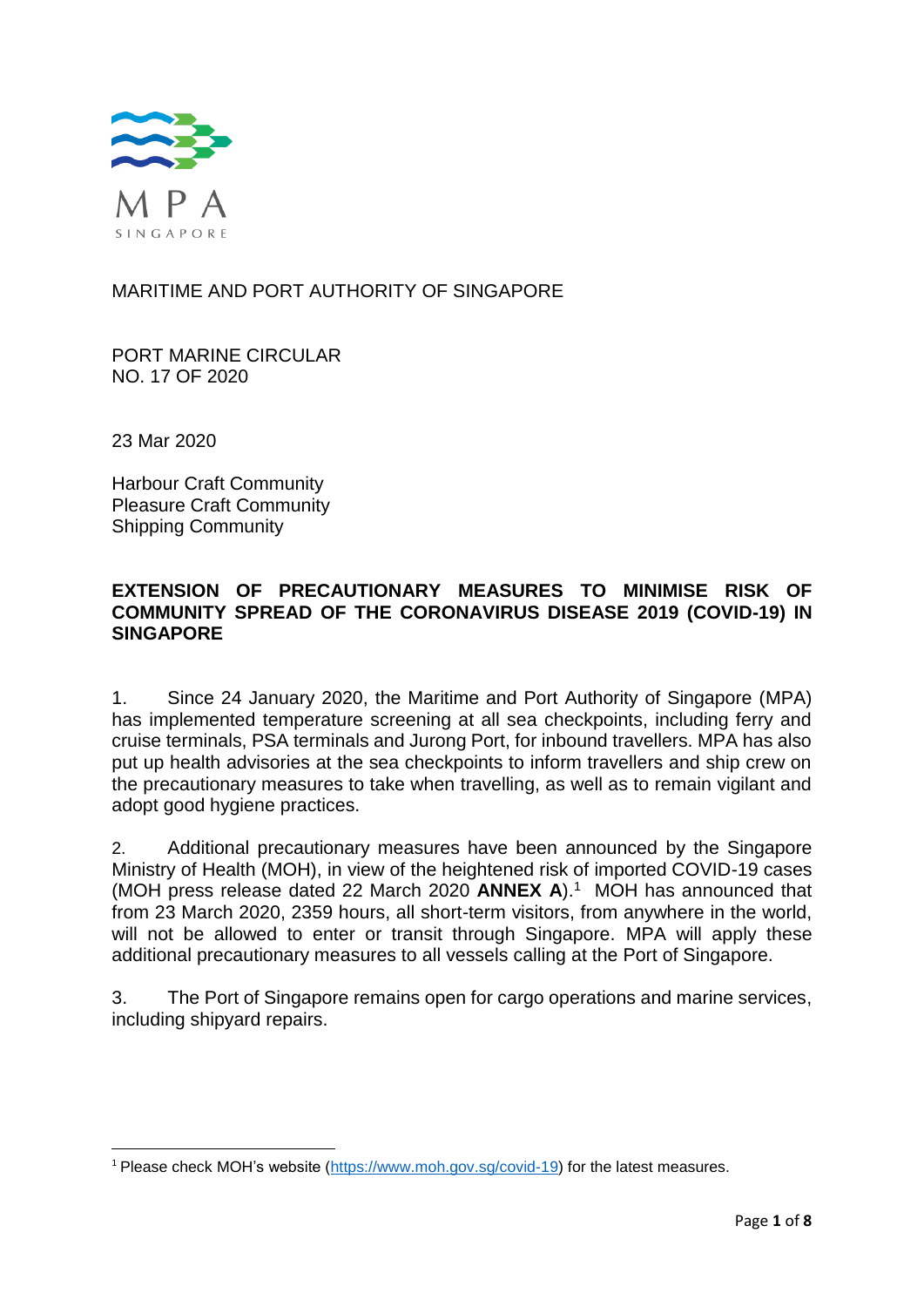# Border Restrictions

4. With the application of the additional precautionary measures, crew and passengers on short-term visits will not be allowed to disembark in Singapore for the time being. Crew change in Singapore is also disallowed for the time being.

5. Singapore has ceased port calls for all cruise vessels since 13 March 2020.

# Precautionary testing for symptomatic Singapore Residents and Long Term Pass Holders at regional ferry terminals

6. All Singapore Residents and Long Term Pass Holders entering Singapore who exhibit fever (i.e. temperature above 37.5 degree Celsius) and/or other symptoms of respiratory illness may be required to undergo a COVID-19 swab test at the regional ferry terminals, regardless of travel history. They will be issued a 14-day Stay Home Notice upon arrival.

# Advice for shipping community

7. The National Environment Agency's (NEA) Port Health requires all vessels arriving at Singapore to submit the Maritime Declaration of Health Form (refer to Port Marine Circular No. 16 of 2020).

8. MPA also urges all crew members onboard to have their temperature taken twice daily. There are also guidelines on how to isolate unwell crew and passengers. For guidance on the disinfection protocols of common areas and rooms in the vessel, please refer to the NEA's website for the Interim Guidelines for Environmental Cleaning and Disinfection of Areas Exposed to Confirmed Case(s) of COVID-19 in Non-Healthcare Premises, and the Interim Guidelines for Environmental Cleaning and Disinfection of Premises with Transient Exposure to Confirmed Case(s) of COVID-19, if needed. If any of their crew or passengers are unwell, they should report the incident to the Marine Safety Control Centre at 6325 2488/2489.

9. MPA has issued health advisories for operators, owners, masters and persons in-charge and crew of harbor and pleasure craft, and for managers/supervisors of terminal operators, agents, contractors and service providers. Please refer to **ANNEX B** and **ANNEX C** respectively. MPA reminds these persons to take note of the health advisories and bring them to the attention of staff who work on board ships.

# Advice for Singapore-Registered Vessels

10. Ship owners, managers, operators, agents and masters of Singaporeregistered vessels should monitor the health of their crew closely. Masters of Singapore-registered vessels are required to report to their company, MPA and destination port authorities, if their crew are unwell, experience respiratory symptoms (e.g. cough, runny nose, shortness of breath) or feel feverish. They should also make the necessary arrangements to seek medical attention. Refer to the health advisory in **ANNEX D.**

# Industry-led Initiatives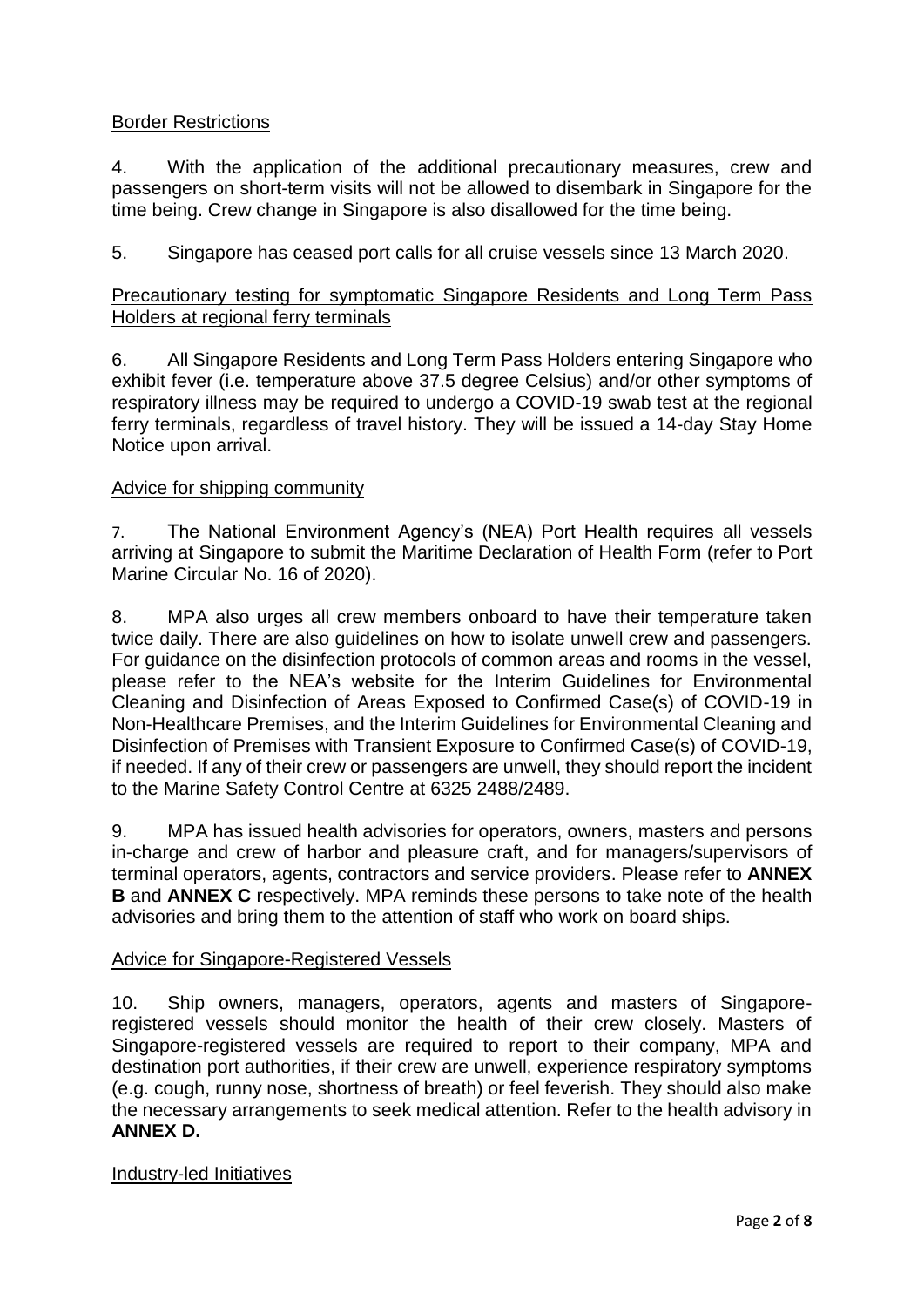11. Temperature Screening at Ferry Terminals. Since 08 February 2020, 2359hrs, ferry terminal operators have implemented centralised outbound temperature screening for departing passengers. This is an additional precautionary measure by the terminal operators to ensure the health and safety of all passengers and crew.

12. Cleaning and Disinfection. Ferry operators have also stepped up their cleaning and disinfection regime on board the ferries, especially in common or public areas, to help prevent the widespread transmission of COVID-19.

### Measures by Port Terminal Operators

13. PSA and Jurong Port are also taking precautionary measures for employees returning to Singapore. Some of these measures include allowing eligible staff to telecommute and providing frontline staff with paid Leave of Absence where they are unable to work remotely.

This circular supersedes Port Marine Circular No. 15 of 2020 on 23 March 2020, 2359hrs.

CAPT KEVIN WONG PORT MASTER MARITIME AND PORT AUTHORITY OF SINGAPORE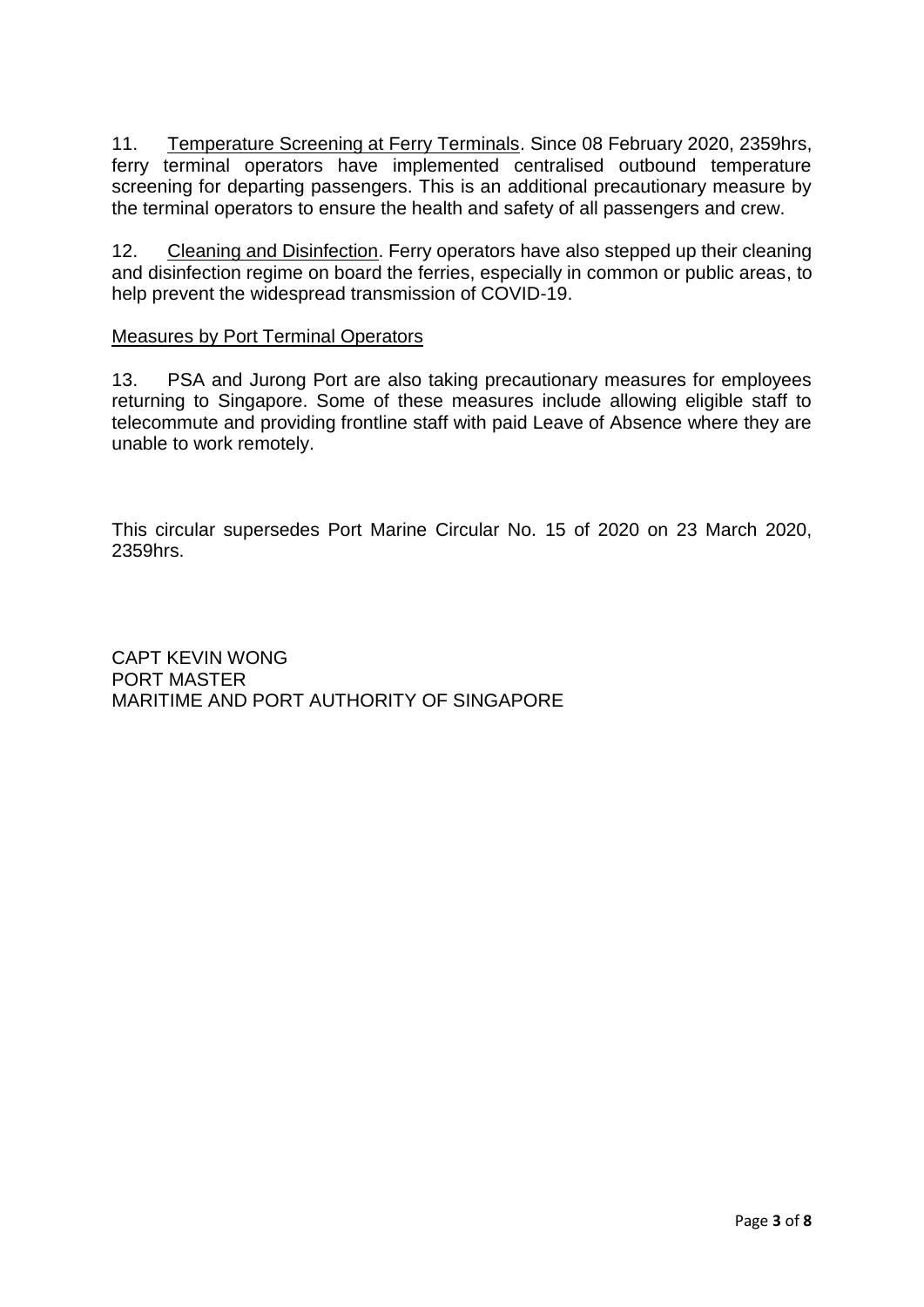### **MOH'S PRESS RELEASE ON THE ADDITIONAL PRECAUTIONARY MEASURES TO PREVENT FURTHER IMPORTATION AND SPREAD OF COVID-19 CASES, DATED 22 MARCH 2020**



Press Release

In view of the heightened risk of importation of COVID-19 cases into Singapore, all short-term visitors will now not be allowed to enter or transit through Singapore. This is also to conserve resources so we can focus on Singaporeans.

2. Previously, except for a handful of countries, short-term visitors from elsewhere were allowed to come into Singapore, save they were issued a 14-day Stay-Home Notice (SHN) upon arrival. This meant, however, that resources were being expended to serve and enforce SHNs on them, and if they fell ill, to provide them with medical treatment. Yesterday, there were still 533 short-term visitors arriving in Singapore.

3. There has been a further sharp increase in cases globally and widening spread. To date, there are more than 260,000 COVID-19 cases across 185 countries, and around 11,200 deaths. In Singapore, almost 80 percent of our new COVID-19 cases over the past<sup>2</sup> three days were imported, most of them Singapore residents and Long Term Pass holders returning home from abroad. These imported cases had travel histories to 22 different countries. No entry or transit through Singapore for all short-term visitors, with limited entry for work pass holders

4. From 23 March 2020, 2359 hours, all short-term visitors (from anywhere in the world) will not be allowed to enter or transit through Singapore. Furthermore the Ministry of Manpower will only allow the entry/ return of work pass holders<sup>3</sup>, including their dependents, for those providing essential services, such as in healthcare and transport.

5. As previously announced, all Singapore Citizens, Permanent Residents and Long Term Pass holders<sup>4</sup> returning to Singapore will be issued a 14-day SHN<sup>5</sup>. Persons under SHN must remain in their place of residence at all times.

6. The Singapore-Malaysia Special Working Committee has agreed that Malaysians with Singapore work permits will continue to be able to work in Singapore during this period, with appropriate accommodation arrangements. The transport of all types of goods between Malaysia and Singapore will also be facilitated. Discussions in the Committee are ongoing.

7. Singapore's border control measures in relation to COVID-19 are summarised in the Annex.

8. As Singapore's measures will be adjusted according to the evolving global situation, Singaporeans should check the Ministry of Health's website [\(https://www.moh.gov.sg/covid-19\)](https://www.moh.gov.sg/covid-19) for the latest measures.

 $\overline{a}$ 

 $2$  As of 21 March, 12pm.

<sup>3</sup> Currently, all work pass holders and their dependents planning to enter/return to Singapore from any country are required to obtain MOM's approval before they can commence their journey.

<sup>4</sup> Long Term Pass holders include work passes, Student's Pass, Dependant's Pass, and Long-term Visit Pass. <sup>5</sup> The SHN will not apply to Singapore Citizens, Permanent Residents and Long Term Pass holders transiting in Singapore without leaving the transit area.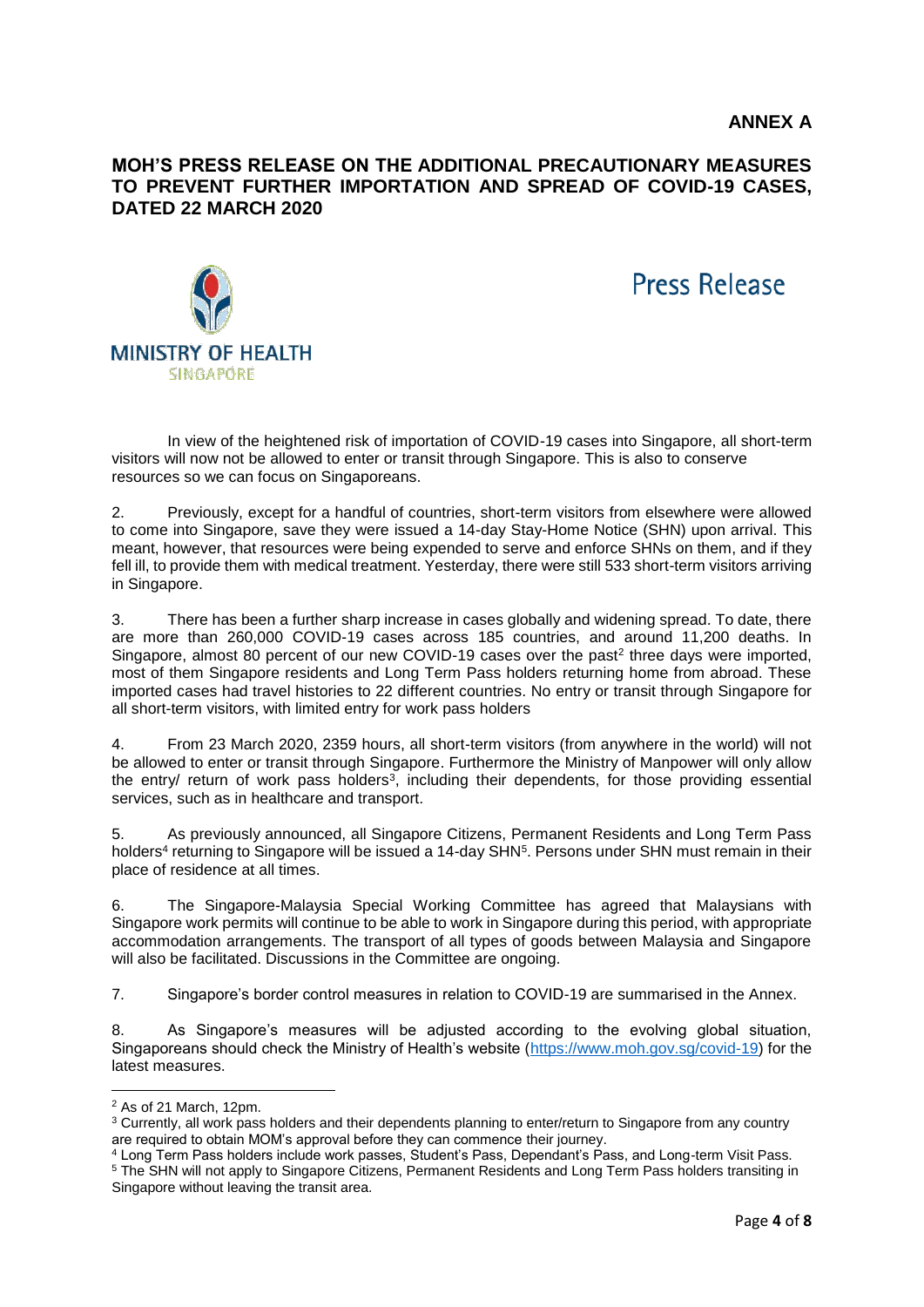# **HEALTH ADVISORY ON CORONAVIRUS DISEASE 2019 (COVID-19) FOR OPERATORS, OWNERS, MASTERS, PERSONS IN CHARGE AND CREW MEMBERS OF HARBOUR AND PLEASURE CRAFT**

### **Precautions to take to minimise the risk of COVID-19 infection**

1. Operators, owners, masters and persons-in-charge and crew members of harbour craft and pleasure craft should take the following precautions:

- a. Avoid contact with live animals including poultry and birds;
- b. Avoid consumption of raw and undercooked meat;
- c. Avoid crowded places and close contact with people who are unwell or showing symptoms of illness;
- d. Observe good personal hygiene;
- e. Practice frequent hand washing with soap;
- f. Wear a mask if you have respiratory symptoms such as a cough or runny nose;
- g. Cover one's mouth with tissue paper when coughing or sneezing, and dispose the soiled tissue paper in the rubbish bin immediately;
- h. Seek medical attention promptly if you are feeling unwell
- i. Minimise unnecessary interactions with the ship's crew

#### **Managing unwell passenger(s)**

- 2. The typical symptoms of the COVID-19 are:
	- a. Fever (temperature above 37.5 degree Celsius);
	- b. Runny nose;
	- c. Cough; and
	- d. Shortness of breath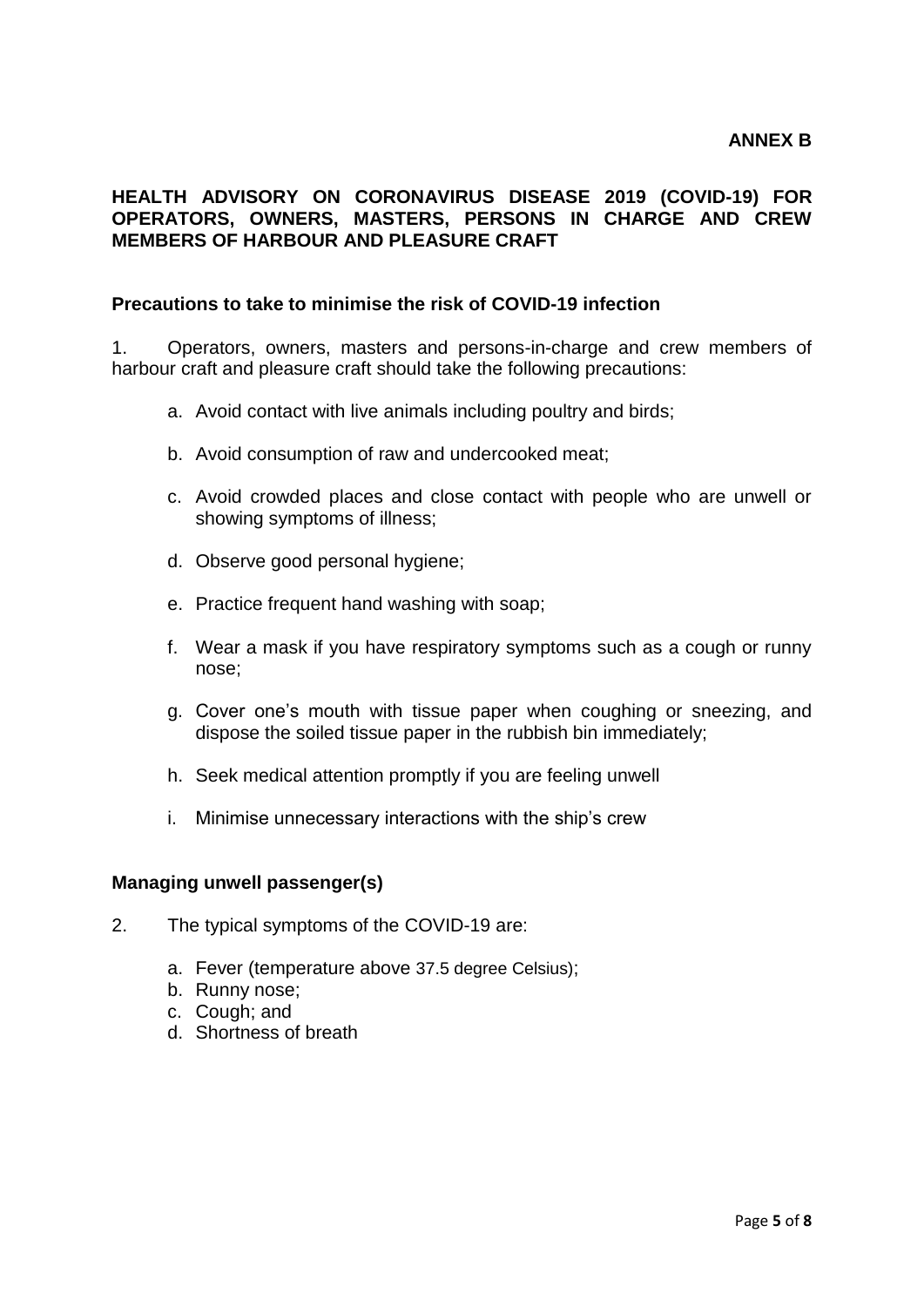3. Masters/crew members who notice any passenger who is unwell and displaying the above symptoms should:

a. Notify the operators, owners, or persons-in-charge who should then immediately report this to the Marine Safety Control Centre (Tel: +65 6325- 2488/2489) and arrange for appropriate medical assistance.

b. Provide a surgical mask to the passenger who is unwell.

c. Wear a surgical mask when attending to the passenger who is unwell.

d. Surgical masks should be changed regularly, and if they are soiled or wet.

e. If a surgical mask is not available, the passenger should cover his/ her mouth and nose with tissues when coughing.

f. All masks, napkins, tissues, utensils and trays used by the passenger who is unwell should be disposed in leak-resistant plastic bags.

#### **Monitor your health**

4. Crew members should be aware of the symptoms of COVID-19. Any crew member who develops such symptoms in Singapore within 14 days of coming into contact with a passenger who is unwell should seek medical attention immediately. The crew member should wear a mask and call the clinic ahead of his/her visit.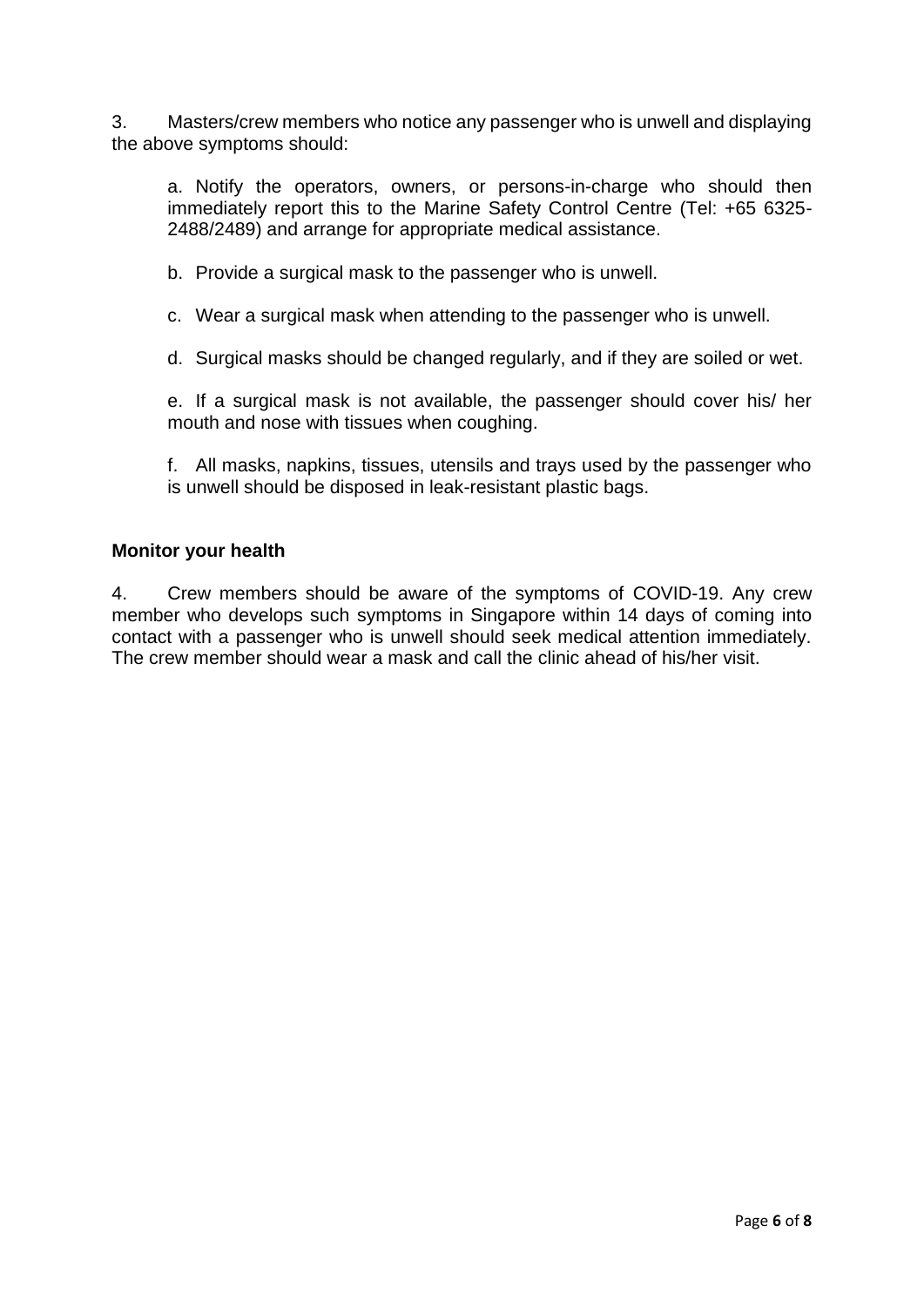### **HEALTH ADVISORY ON CORONAVIRUS DISEASE 2019 (COVID-19) FOR SHORE PERSONNEL VISITING SHIPS ALONGSIDE THE WHARVES AND AT THE ANCHORAGES**

1. Managers/supervisors of terminal operators, agents, contractors and service providers are to take note of the following health advisory and bring it to the attention of shore personnel who are required to work on board ships.

### **Precautions to take to minimise the risk of infection**

2. Shore personnel refer to any persons, other than the ship's crew, who are required to board ships alongside wharves or at the anchorages to deliver services requested by ships. They include staff of terminal operators, agents, contractors and service providers.

3. To minimise the risk of COVID-19 infection, all personnel should take the following precautions:

- a. Avoid contact with live animals including poultry and birds;
- b. Avoid consumption of raw and undercooked meat;
- c. Avoid crowded places and close contact with people who are unwell or showing symptoms of illness;
- d. Observe good personal hygiene;
- e. Practise frequent hand washing with soap;
- f. Wear a mask if you have respiratory symptoms such as a cough or runny nose;
- g. Cover one's mouth with tissue paper when coughing or sneezing, and dispose the soiled tissue paper in the rubbish bin immediately;
- h. Seek medical attention promptly if you are feeling unwell; and
- i. Minimise unnecessary interactions with the ship's crew

4. Managers/supervisors should closely monitor the health of shore personnel who are required to work on board ships. Shore personnel exhibiting symptoms of COVID-19, which include fever, runny nose, sore throat, cough, and shortness of breath, should not be sent on board ships. Medical attention should be sought immediately.

5. Before boarding any ship, shore personnel should check with the ship master or duty officer if there are any procedures and/or guidelines to be observed, and adhere to them when on board the ship.